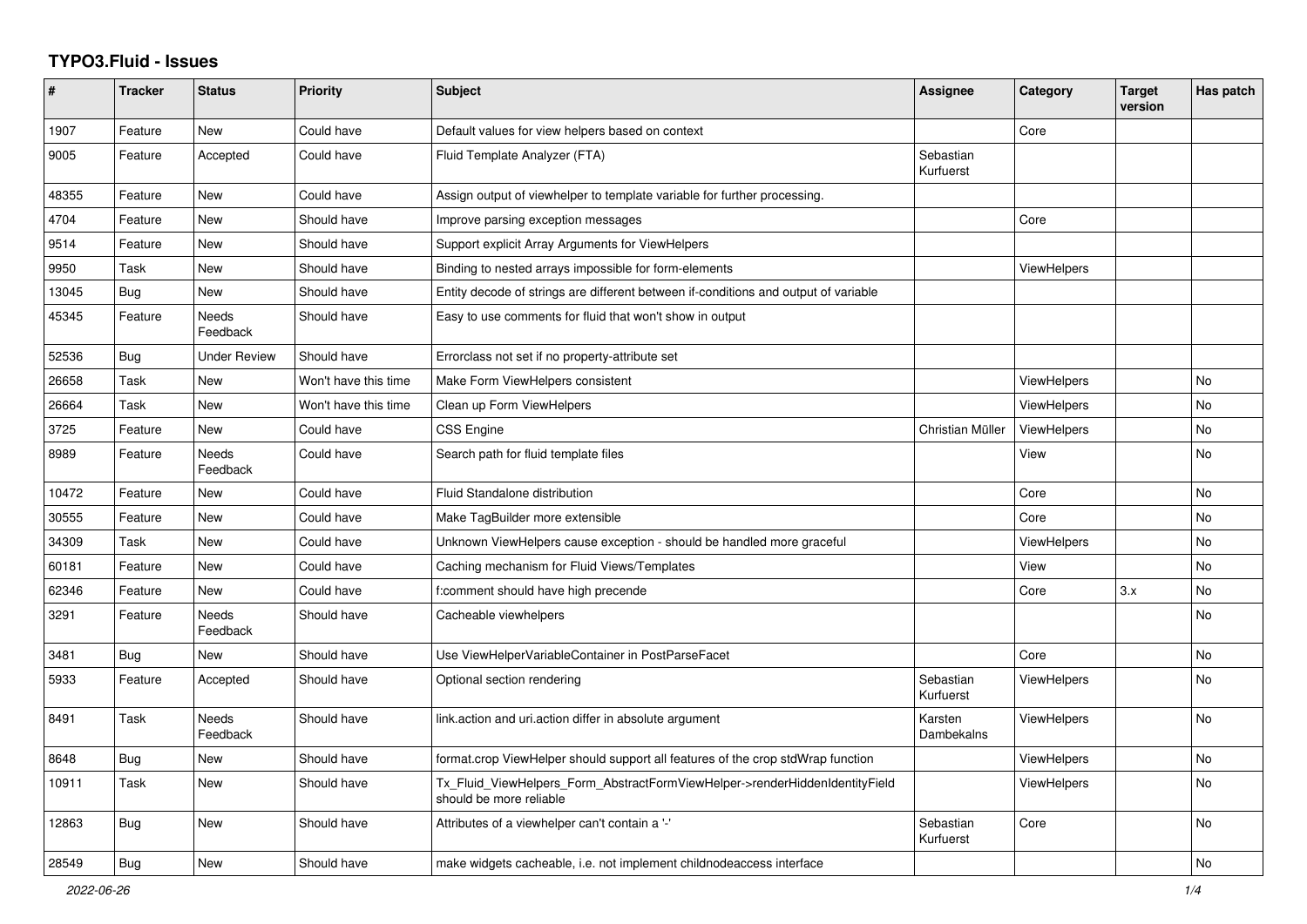| #     | <b>Tracker</b> | <b>Status</b>       | <b>Priority</b> | <b>Subject</b>                                                                                              | <b>Assignee</b>             | Category    | <b>Target</b><br>version | Has patch     |
|-------|----------------|---------------------|-----------------|-------------------------------------------------------------------------------------------------------------|-----------------------------|-------------|--------------------------|---------------|
| 28550 | Bug            | New                 | Should have     | (v4) make widgets cacheable, i.e. not implement childnodeaccess interface                                   |                             |             |                          | <b>No</b>     |
| 28551 | Bug            | Accepted            | Should have     | (v4) backport VHTest                                                                                        | Sebastian<br>Kurfuerst      |             |                          | No            |
| 28552 | Bug            | New                 | Should have     | (v5) write ViewHelper test for compiled run; adjust functional test to do two passes<br>(uncached & cached) |                             |             |                          | <b>No</b>     |
| 28553 | Bug            | New                 | Should have     | improve XHProf test setup                                                                                   |                             |             |                          | <b>No</b>     |
| 28554 | Bug            | New                 | Should have     | (v4) implement feature flag to disable caching                                                              |                             |             |                          | No            |
| 31955 | Feature        | New                 | Should have     | f:uri.widget                                                                                                |                             | Widgets     |                          | No            |
| 33215 | Feature        | New                 | Should have     | RFC: Dynamic values in ObjectAccess paths                                                                   |                             |             |                          | No            |
| 33394 | Feature        | Needs<br>Feedback   | Should have     | Logical expression parser for BooleanNode                                                                   | <b>Tobias Liebig</b>        | Core        |                          | No            |
| 34682 | Bug            | <b>Under Review</b> | Should have     | Radio Button missing checked on validation error                                                            |                             | ViewHelpers |                          | <b>No</b>     |
| 36410 | Feature        | New                 | Should have     | Allow templates to send arguments back to layout                                                            |                             | ViewHelpers |                          | No            |
| 36655 | Bug            | New                 | Should have     | <b>Pagination Links</b>                                                                                     |                             | Widgets     |                          | <b>No</b>     |
| 36662 | Bug            | Needs<br>Feedback   | Should have     | Checked state isn't always correct when property is collection                                              | Kevin Ulrich<br>Moschallski | ViewHelpers | 1.1.1                    | No            |
| 37095 | Feature        | New                 | Should have     | It should be possible to set a different template on a Fluid TemplateView inside an<br>action               | Christopher<br>Hlubek       |             |                          | No            |
| 37619 | Bug            | New                 | Should have     | Fatal Error when using variable in name attribute of Section ViewHelper                                     |                             | ViewHelpers |                          | No            |
| 38130 | Feature        | New                 | Should have     | Checkboxes and multiple select fields should have an assignable default value                               |                             |             |                          | No            |
| 39936 | Feature        | New                 | Should have     | registerTagAttribute should handle default values                                                           |                             | ViewHelpers |                          | No            |
| 39990 | Bug            | New                 | Should have     | Same form twice in one template: hidden fields for empty values are only rendered<br>once                   |                             | Core        |                          | <b>No</b>     |
| 40081 | Feature        | New                 | Should have     | Allow assigned variables as keys in arrays                                                                  |                             |             |                          | No            |
| 40998 | Bug            | <b>Under Review</b> | Should have     | Missing parent request namespaces in form field name prefix                                                 | Sebastian<br>Kurfuerst      | ViewHelpers | 1.1.1                    | No            |
| 42397 | Feature        | New                 | Should have     | Missing viewhelper for general links                                                                        |                             |             |                          | No            |
| 42743 | Task           | New                 | Should have     | Remove inline style for hidden form fields                                                                  |                             |             |                          | <b>No</b>     |
| 43071 | Task           | New                 | Should have     | Remove TOKENS for adding fallback teplates in B                                                             |                             |             |                          | No            |
| 43072 | Task           | New                 | Should have     | Remove TOKENS for adding templates fallback in Backporter                                                   |                             | View        |                          | $\mathsf{No}$ |
| 43346 | Feature        | <b>Under Review</b> | Should have     | Allow property mapping configuration via template                                                           | Karsten<br>Dambekalns       | ViewHelpers | 2.1                      | No            |
| 44234 | <b>Bug</b>     | <b>Under Review</b> | Should have     | selectViewHelper's sorting does not respect locale collation                                                |                             | ViewHelpers | 2.1                      | No            |
| 45153 | Feature        | New                 | Should have     | f:be.menus.actionMenuItem - Detection of the current select option is insufficient                          |                             |             |                          | No            |
| 45394 | Task           | New                 | Should have     | Forwardport Unit test for standalone view                                                                   |                             | View        |                          | No            |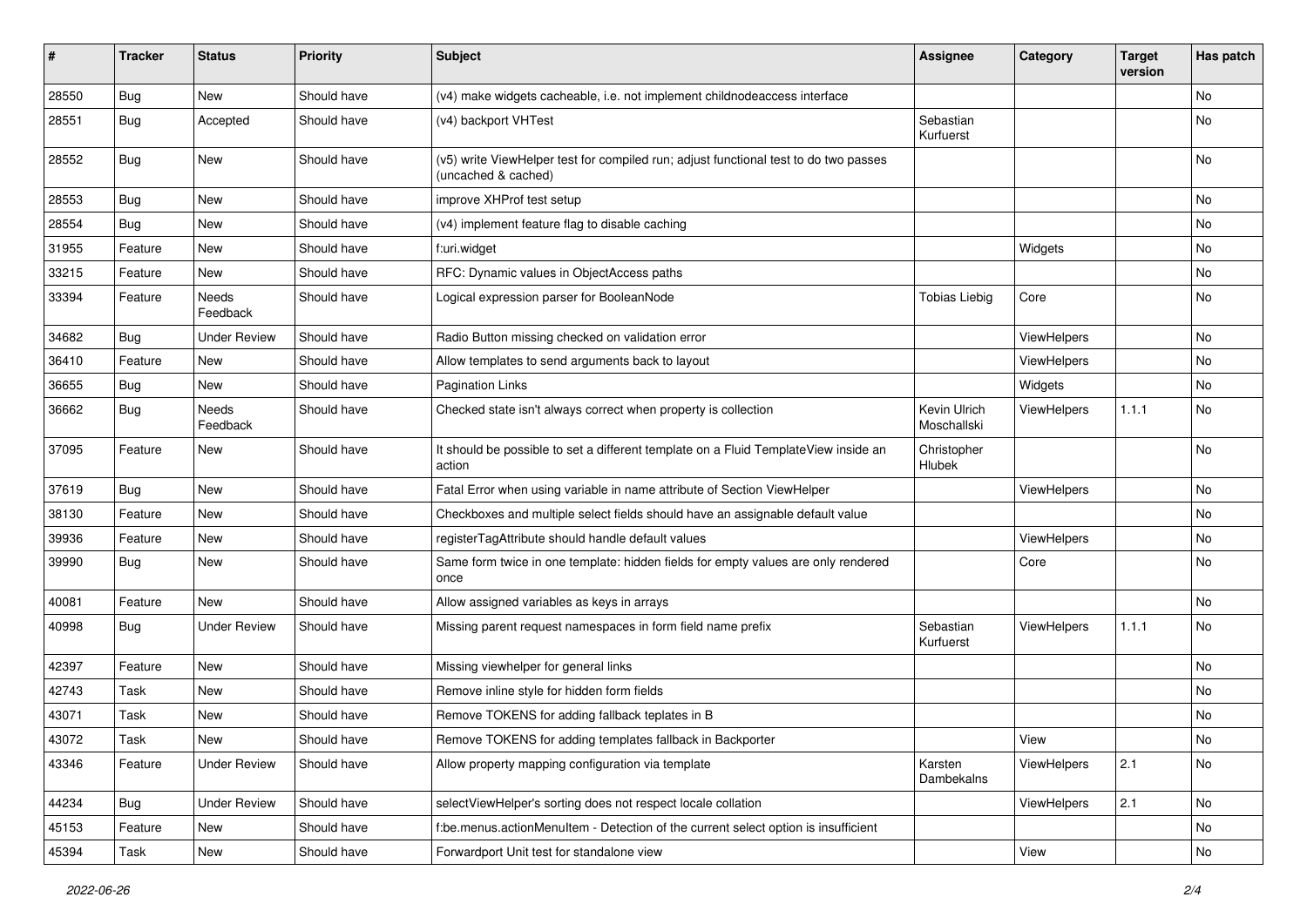| #     | <b>Tracker</b> | <b>Status</b>       | <b>Priority</b> | <b>Subject</b>                                                                                       | Assignee                    | Category           | Target<br>version | Has patch |
|-------|----------------|---------------------|-----------------|------------------------------------------------------------------------------------------------------|-----------------------------|--------------------|-------------------|-----------|
| 46091 | Task           | Needs<br>Feedback   | Should have     | Show source file name and position on exceptions during parsing                                      |                             |                    |                   | No        |
| 46257 | Feature        | <b>Under Review</b> | Should have     | Add escape sequence support for Fluid                                                                |                             | Core               |                   | No        |
| 46289 | Bug            | Needs<br>Feedback   | Should have     | Enable Escaping Interceptor in XML request format                                                    |                             | View               | 2.0.1             | No        |
| 46545 | Feature        | <b>New</b>          | Should have     | Better support for arrays in options of SelectViewHelper                                             |                             |                    |                   | No        |
| 47006 | Bug            | <b>Under Review</b> | Should have     | widget identifier are not unique                                                                     |                             |                    |                   | No        |
| 47669 | Task           | <b>New</b>          | Should have     | FormViewHelper does not define the default request method                                            |                             |                    |                   | No.       |
| 49600 | <b>Bug</b>     | <b>New</b>          | Should have     | f:form tag shown as a HTML on frontend                                                               |                             | ViewHelpers        |                   | No        |
| 49756 | Feature        | <b>Under Review</b> | Should have     | Select values by array key in checkbox viewhelper                                                    |                             |                    |                   | No        |
| 50888 | <b>Bug</b>     | <b>Under Review</b> | Should have     | WSOD by changing name of section and if Fluid caches are generated                                   |                             |                    |                   | <b>No</b> |
| 51277 | Feature        | <b>New</b>          | Should have     | ViewHelper context should be aware of actual file occurrence                                         |                             |                    |                   | No        |
| 52419 | <b>Bug</b>     | <b>New</b>          | Should have     | Wrong PHPDocs notation for default value inline f:translate viewhelper                               |                             |                    | 2.0               | No        |
| 52591 | Bug            | <b>New</b>          | Should have     | The Pagination Widget broken for joined objects                                                      |                             |                    |                   | No.       |
| 52640 | Feature        | <b>Under Review</b> | Should have     | Create an UnlessViewHelper as opposite to the IfViewHelper                                           | <b>Marc Neuhaus</b>         |                    |                   | No        |
| 53806 | Bug            | <b>Under Review</b> | Should have     | Paginate widget maximumNumberOfLinks rendering wrong number of links                                 | <b>Bastian</b><br>Waidelich | Widgets            |                   | No        |
| 54195 | Task           | New                 | Should have     | Rename and move FormViewHelper's errorClass value, currently 'f3-form-error'                         | Adrian Föder                | <b>ViewHelpers</b> |                   | No        |
| 54284 | Bug            | <b>New</b>          | Should have     | Default Option for Switch/Case VH                                                                    |                             | <b>ViewHelpers</b> |                   | No        |
| 55008 | <b>Bug</b>     | <b>Under Review</b> | Should have     | Interceptors should be used in Partials                                                              | Christian Müller            |                    |                   | No        |
| 56237 | Task           | <b>New</b>          | Should have     | in-line (Condition) View Helpers should not evaluate on parsing                                      |                             |                    |                   | No        |
| 58921 | Bug            | New                 | Should have     | f:form.* VHs crash if NOT inside f:form but followed by f:form                                       |                             |                    |                   | No        |
| 58983 | Bug            | <b>New</b>          | Should have     | format.date does not respect linebreaks and throws exception                                         |                             |                    |                   | No        |
| 60003 | Feature        | New                 | Should have     | Add required-Attribute to f:form.password                                                            |                             | ViewHelpers        |                   | No        |
| 60271 | Feature        | <b>New</b>          | Should have     | Paginate viewhelper, should also support arrays                                                      |                             |                    |                   | No        |
| 65424 | Bug            | <b>Under Review</b> | Should have     | SelectViewHelper must respect option(Value Label)Field for arrays                                    |                             | <b>ViewHelpers</b> |                   | No        |
| 5636  | Task           | <b>Under Review</b> | Must have       | Form_RadioViewHelper and CheckBoxViewHelper miss check for existing object<br>before it is accessed. |                             |                    |                   | No        |
| 27607 | <b>Bug</b>     | New                 | Must have       | Make Fluid comparisons work when first element is STRING, second is NULL.                            |                             | Core               |                   | No        |
| 33551 | <b>Bug</b>     | New                 | Must have       | View helper values break out of a partial scope                                                      | Sebastian<br>Kurfuerst      | Core               |                   | No        |
| 33628 | Bug            | Needs<br>Feedback   | Must have       | Multicheckboxes (multiselect) for Collections don't work                                             | Christian Müller            | ViewHelpers        |                   | No        |
| 38369 | <b>Bug</b>     | New                 | Must have       | Resource ViewHelpers should not fall back to request package                                         |                             | View               |                   | No        |